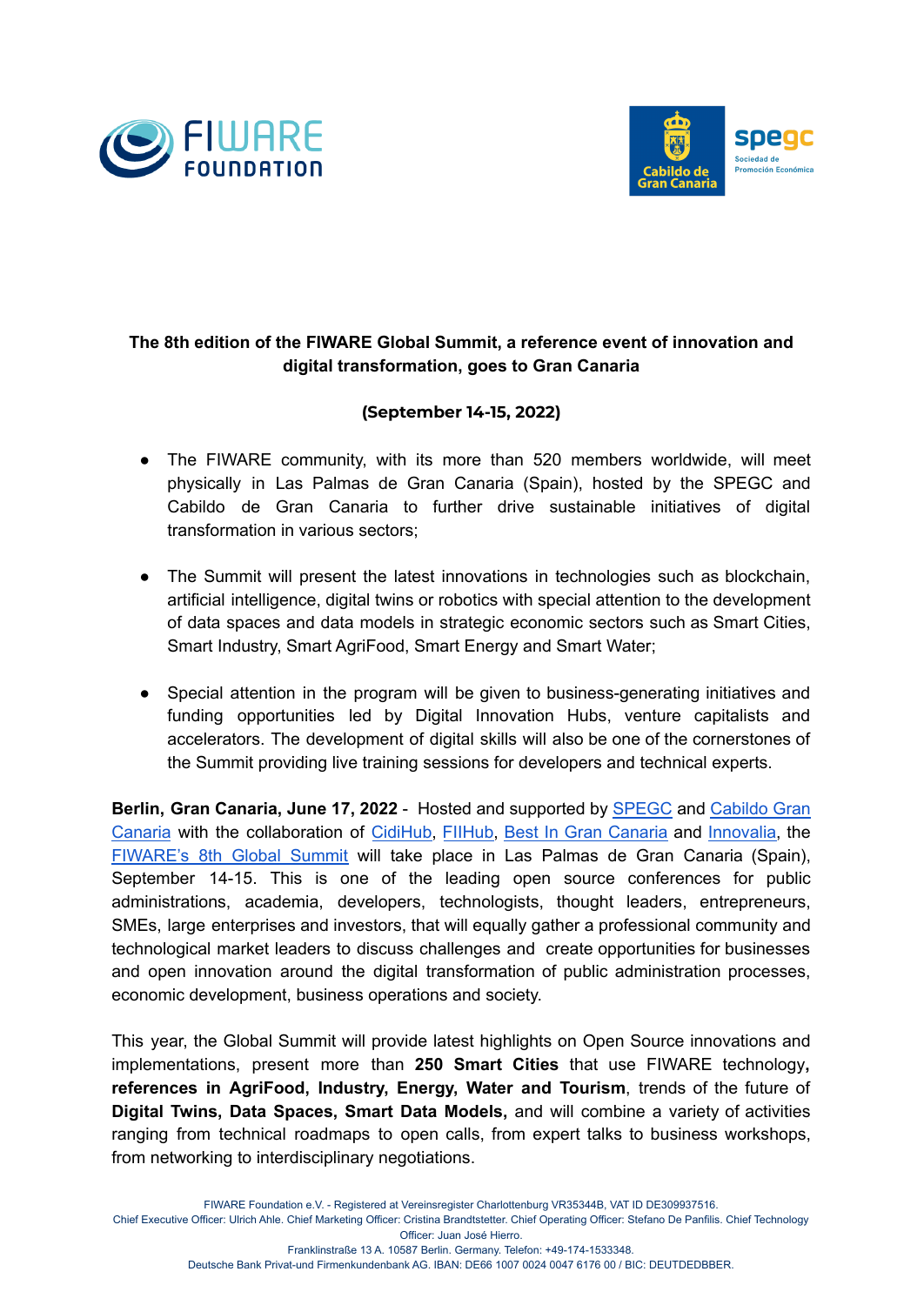



The Summit is organised by FIWARE Foundation with participation of its members including [Atos,](https://atos.net/en/) [AWS](https://aws.amazon.com/), [Engineering,](https://www.eng.it/en/) [NEC](https://www.nec.com/), [Telefónica](https://www.telefonica.com/en/), [RedHat](https://www.redhat.com/en), Trigyn [Technologies,](https://www.trigyn.com/) to mention but a few, and the FIWARE iHubs network, that will bring together more than 150 renowned speakers and leading experts such as **Antonio Morales** (President of the Cabildo de Gran Canaria), **Cosme García** (SPECG, Managing Director), **Francesco Bonfiglio** (CEO, Gaia-X), **Ana Garcia** (CEO, The Big Data Value Association, BDVA), **Lars Nagel** (CEO, The International Data Spaces Association, IDSA), **Dario Avallone** (Engineering, and Chairman of the FIWARE Board of Directors), **Dr. Cameron Brooks** (AWS, General Manager, Europe Public Sector), representatives of the **European Commission**, and many others.

"*We are looking forward to welcoming talented global experts, our Community as well as hundreds of participants here in beautiful Las Palmas* de *Gran Canaria to discuss how to progress together with open source and open standards towards innovative, inclusive, and sustainable business models around smart solutions driving the digital transformation of different sectors. We are excited to present the best technological practices of FIWARE and its members in the private sector and in smart cities worldwide. Because the Summit will be on an island like Las Palmas de Gran Canaria this time, it will allow the community and the neighbouring islands to further build on FIWARE's references and activities in Tourism and the Circular Economy ",* commented **Ulrich Ahle**, CEO at FIWARE Foundation.

The managing director of SPEGC, **Cosme García** added: "*SPEGC is working on several programs that use smart solutions to improve public services through the Smart Gran Canaria Initiative. Hosting the FIWARE Summit and supporting startups and SMEs will improve the competitiveness of the region as a reference ecosystem of digital innovation*".

The agenda of the event is targeting organisations and individuals as well as Public Administrations, ICT companies, SMEs, Accelerators, Universities and R&D organisations that are interested in the development of smart solutions based on open source and open standards technologies.

The first day, **September 14th**, the Summit will present the Business Conference on Smart Cities, Territories and Communities, with special focus on the topics of Smart Tourism and Destinations and the support to Sustainable Development Goals. On **September 15th**, the second day, participants will have the opportunity to get unique insights in domains such as Industry, Energy, Water, Agriculture and Ports, a specific programme Data Spaces, a dedicated slot for the Accelerator community and a session for FIWARE Marketplace. In addition, there will be a technology track on both days focusing on innovations in blockchain, artificial intelligence (AI), digital twins, robotics and technologies linked to the development of the data economy. During the Summit, particular attention will be paid to entrepreneurs,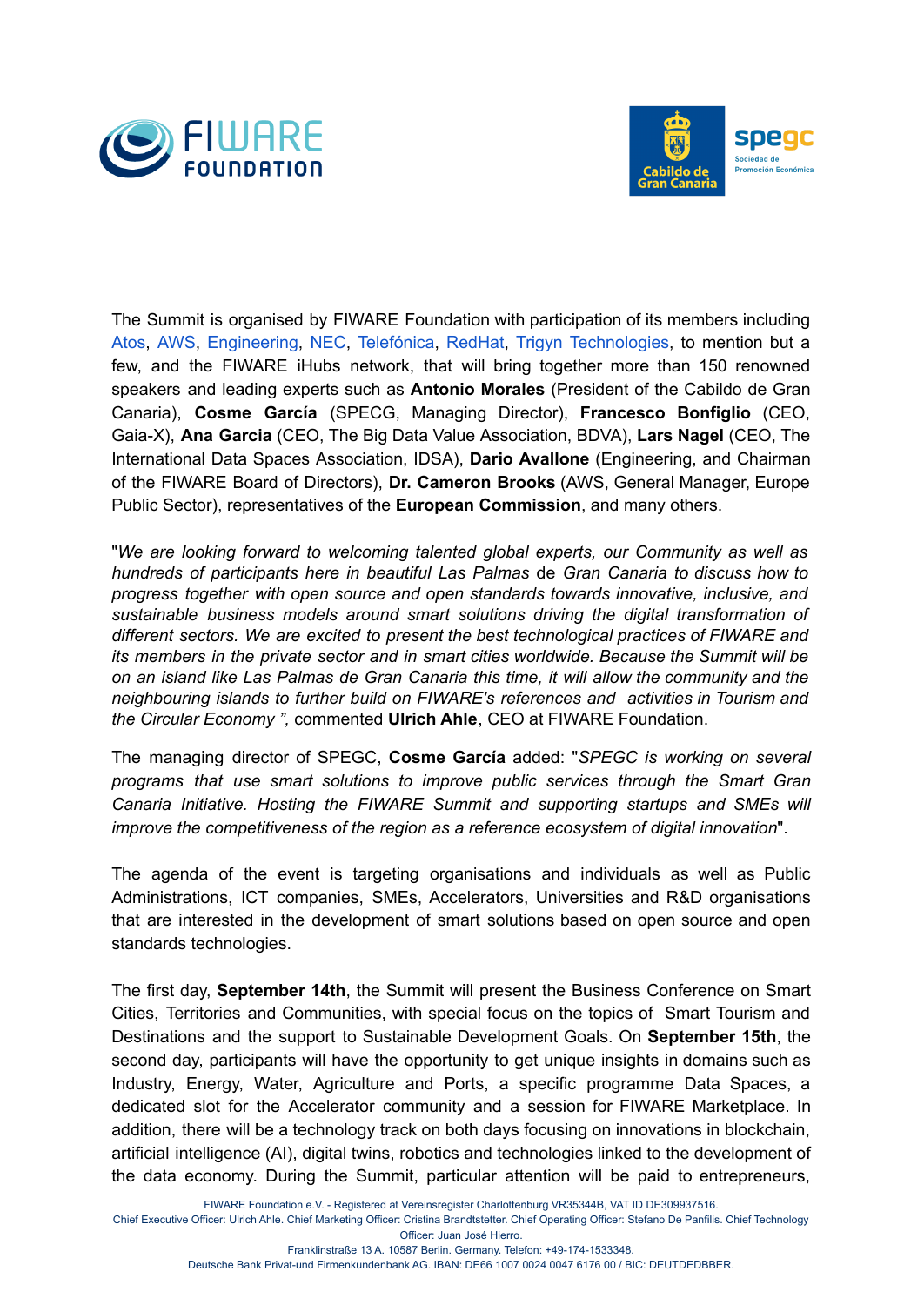



digital innovation hubs, universities and the scientific community in a track focused on digital transformation initiatives, business development, funding opportunities and skills development. The participants will analyse the challenges of the creation and development of an open innovation ecosystem, where startups and SMEs have the best chances for success in the industry and where collaboration between startups and SMEs, large corporations and the public sector can be established and developed.

The conference will pay special attention to one of the currently most discussed topics: Data Spaces forming a single European data space and a genuine single market for data. International experts and business drivers will feed dedicated sessions and play leading roles in the planned Data Spaces World Café, supported by the recently founded Data Spaces Business Alliance (formed by [BDVA](https://www.bdva.eu/), FIWARE [Foundation](https://www.fiware.org/), [Gaia-X](https://www.data-infrastructure.eu/GAIAX/Navigation/EN/Home/home.html) and [IDSA\)](https://internationaldataspaces.org/), and exchange visions on impacting projects such as i4Trust. It will also be demonstrated how these organisations and initiatives are driving the creation of Data Spaces from a practical point of view.

In addition, the programme will include training for developers, including introductory sessions on FIWARE technologies, followed by hands-on sessions with FIWARE use cases in major application domains such as Smart Cities, Smart Industry, Smart Energy Smart AgriFood, Smart Tourism, Smart Water and Ports.

To receive more information about FIWARE Global Summit, register and get your admission ticket, please follow the official Summit [website](https://www.fiware.org/global-summit/). And watch the FIWARE Global Summit [teaser](https://www.youtube.com/watch?v=ZOVT1sxiIFI) video.

Press Office: Kseniia Chernikova, Press Manager [kseniia.chernikova@fiware.org](mailto:kseniia.chernikova@fiware.org)

Press Conference contact: Angeles Tejado, Senior Marketing Manager [angeles.tejado@fiware.org](mailto:angeles.tejado@fiware.org)

## **About FIWARE Foundation**

Together with its members and partners, FIWARE [Foundation](https://www.fiware.org/) drives the definition – and the Open Source implementation – of key open standards that enable the development of portable and interoperable smart solutions in a faster, easier and affordable way, avoiding vendor lock-in scenarios, whilst also nurturing FIWARE as a sustainable and